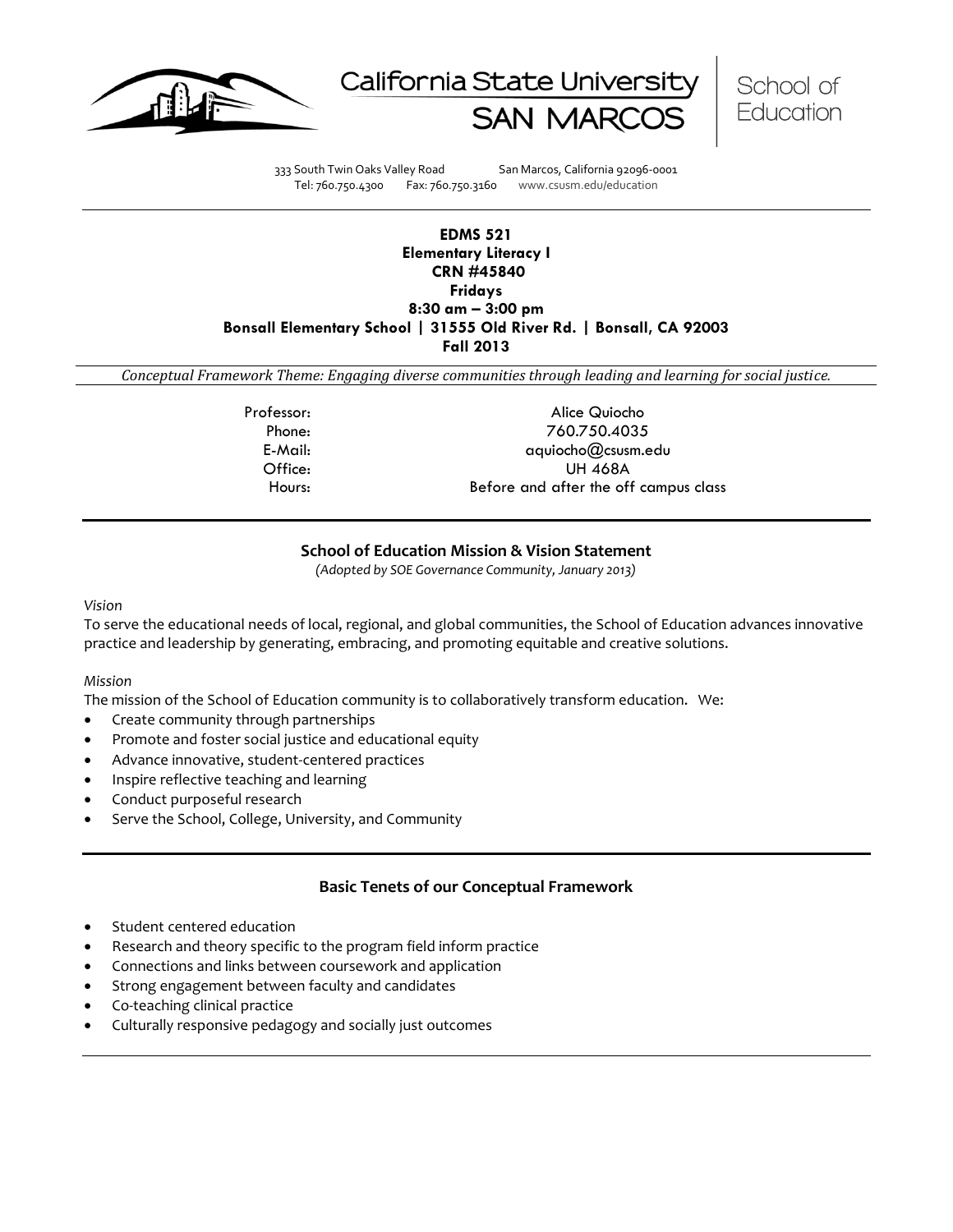# **COURSE DESCRIPTION**

Focuses on developing a preliminary understanding of theory, methodology, and assessment of English Language Arts and second language learning in integrated and inclusive elementary classrooms. *Enrollment restricted to students in the ICP.*

## **Course Prerequisites:**

Admission to the Multiple Subject Program, Completion of EDUC 350, 362, 422 or approved equivalent courses.

## **Course Objectives:**

Teacher candidates in this course will learn the following measurable skills:

- Assess elementary students K-8 in reading acquisition, reading development, and interventions based on authentic assessments as measured by a mini case study.
- Understand the integration of reading, writing, listening and speaking as measured by an integrated lesson plan that addresses all modalities of language.
- Understand RTI (Response to Intervention) for struggling students as measured by a lesson plan designed to differentiate instruction for struggling student based on authentic assessment that meets the description in the rubric.
- Understand the place of the five RICA domains as measured by individual identification of the RICA components (Planning and organizing for instruction/assessment, word analysis, fluency, vocabulary academic language and background knowledge, and comprehension).
- Understand how to deliver instruction that is aligned with Common Core Standards and RICA domains as evidenced by a reading lesson plan.

## **Required Texts**

- Reutzel, D. Ray & Cooter. Robert B. (2012.) Teaching children to read: The teacher makes the difference. Sixth edition. Boston, MA: Pearson Education, Inc. ISBN: -13 (paperback). 978-0-13-256606-3. Avaliable in the bookstore.
- Johns, Jerry J. (2012). Basic reading inventory. Kendall Hunt.
- Zarillo, J. Ready for RICA.

### **Authorization to Teach English Learners**

This credential program has been specifically designed to prepare teachers for the diversity of languages often encountered in California public school classrooms. The authorization to teach English learners is met through the infusion of content and experiences within the credential program, as well as additional coursework. Students successfully completing this program receive a credential with authorization to teach English learners. *(Approved by CCTC in SB 2042 Program Standards, August 02)*

# **STUDENT LEARNING OUTCOMES**

Teacher candidates will be able to:

- Design literacy lesson plans
- Plan a balanced reading program based on the Common Core Standards
- Understand and differentiate instruction based on assessment
- Identify and implement the literacy domain of the RICA exam
- Be able to manage a variety of flexible reading groups
- Design an intervention for an RTI Level 2 student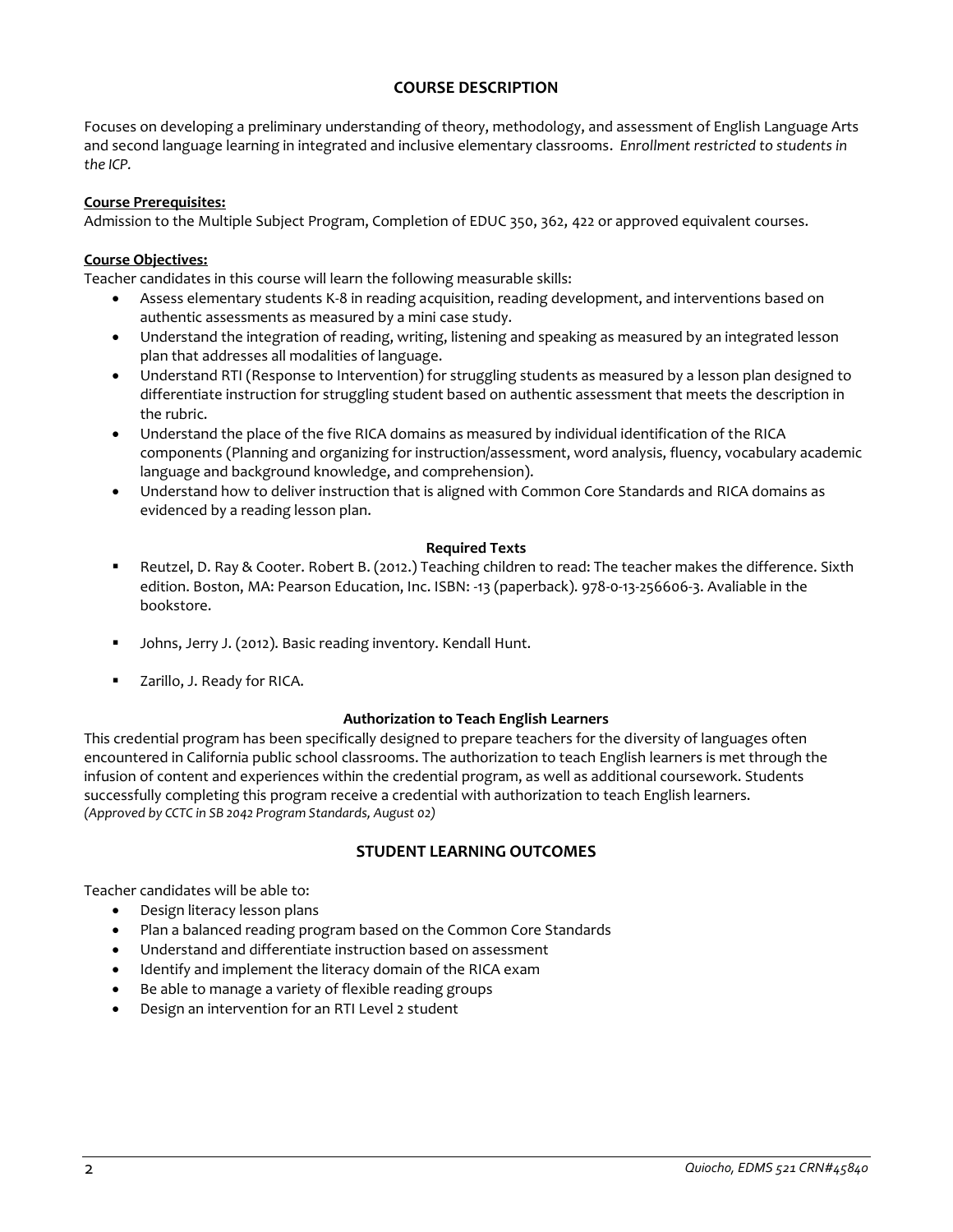## **Teacher Performance Expectation (TPE) Competencies**

The course objectives, assignments, and assessments have been aligned with the CTC standards for the Multiple Subject Credential. This course is designed to help teachers seeking a California teaching credential to develop the skills, knowledge, and attitudes necessary to assist schools and district in implementing effective programs for all students. The successful candidate will be able to merge theory and practice in order to realize a comprehensive and extensive educational program for all students. You will be required to formally address the following TPEs in this course:

**This course explicitly addresses TPEs 1, 3, and 8.** Analyses of these TPEs can be found in your Cougar Course.

## **California Teacher Performance Assessment (CalTPA)**

Beginning July 1, 2008 all California credential candidates must successfully complete a state-approved system of teacher performance assessment (TPA), to be embedded in the credential program of preparation. At CSUSM this assessment system is called the CalTPA or the TPA for short.

To assist your successful completion of the TPA, a series of informational seminars are offered over the course of the program. TPA related questions and logistical concerns are to be addressed during the seminars. Your attendance to TPA seminars will greatly contribute to your success on the assessment.

Additionally, SoE classes use common pedagogical language, lesson plans (lesson designs), and unit plans (unit designs) in order to support and ensure your success on the TPA and more importantly in your credential program.

The CalTPA Candidate Handbook, TPA seminar schedule, and other TPA support materials can be found on the SoE website:<http://www.csusm.edu/education/CalTPA/ProgramMaterialsTPA.html>

## **Assessment of Professional Dispositions**

Assessing a candidate's dispositions within a professional preparation program is recognition that teaching and working with learners of all ages requires not only specific content knowledge and pedagogical skills, but positive attitudes about multiple dimensions of the profession. The School of Education has identified six dispositions – social justice and equity, collaboration, critical thinking, professional ethics, reflective teaching and learning, and life-long learning—and developed an assessment rubric. For each dispositional element, there are three levels of performance *unacceptable*, *initial target*, and *advanced target*. The description and rubric for the three levels of performance offer measurable behaviors and examples.

The assessment is designed to provide candidates with ongoing feedback for their growth in professional dispositions and includes a self-assessment by the candidate. The dispositions and rubric are presented, explained and assessed in one or more designated courses in each program as well as in clinical practice. Based upon assessment feedback candidates will compose a reflection that becomes part of the candidate's Teaching Performance Expectation portfolio. Candidates are expected to meet the level of *initial target* during the program.

### **School of Education Attendance Policy**

Due to the dynamic and interactive nature of courses in the School of Education, all students are expected to attend all classes and participate actively. At a minimum, students must attend more than 80% of class time, or s/he may not receive a passing grade for the course at the discretion of the instructor. Individual instructors may adopt more stringent attendance requirements. Should the student have extenuating circumstances, s/he should contact the instructor as soon as possible. *(Adopted by the COE Governance Community, December, 1997).*

### **Students with Disabilities Requiring Reasonable Accommodations**

Students with disabilities who require reasonable accommodations must be approved for services by providing appropriate and recent documentation to the Office of Disable Student Services (DSS). This office is located in Craven Hall 4300, and can be contacted by phone at (760) 750-4905, or TTY (760) 750-4909. Students authorized by DSS to receive reasonable accommodations should meet with their instructor during office hours or, in order to ensure confidentiality, in a more private setting.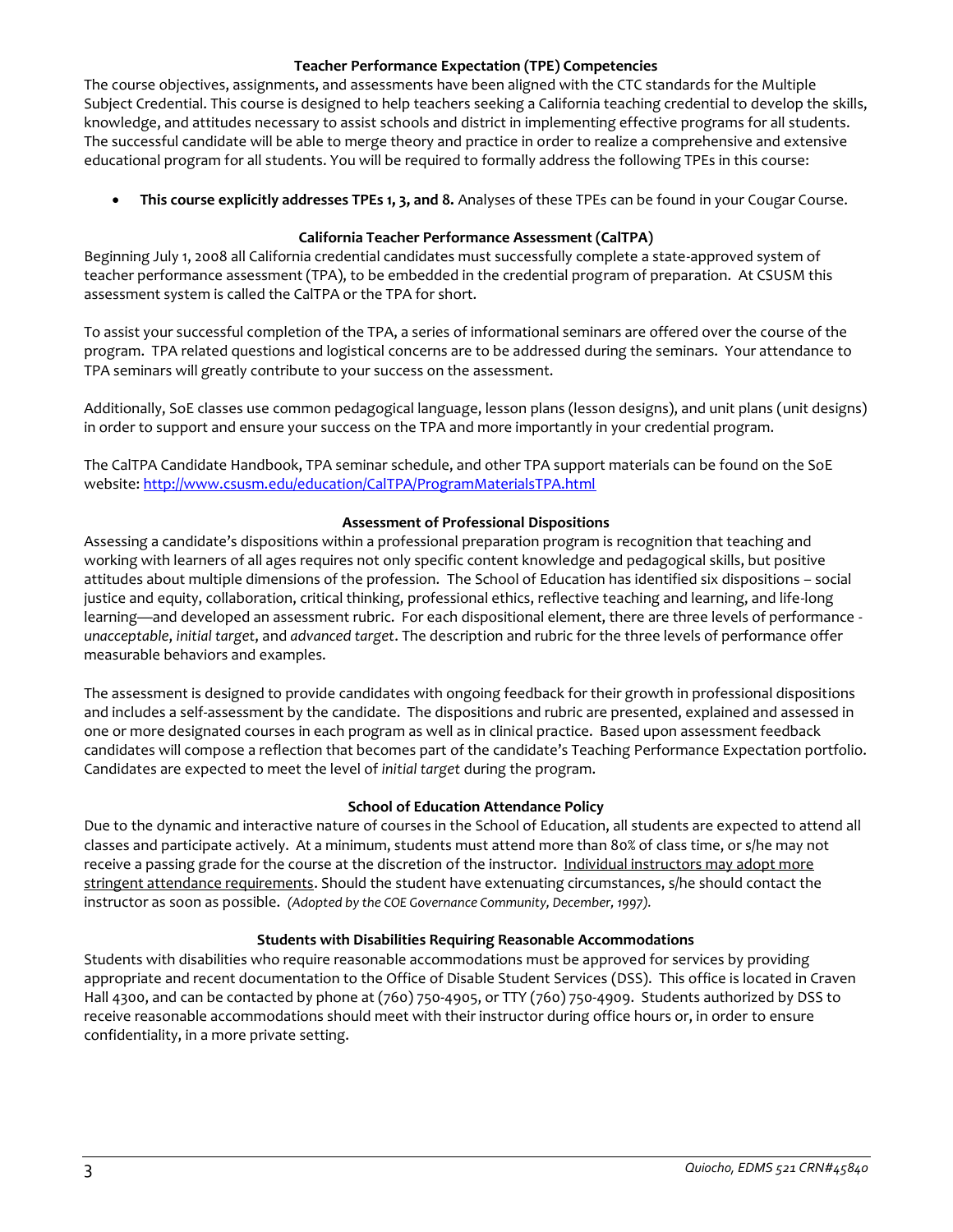## **All University Writing Requirement**

The all University writing requirement will be met in this course in following ways:

- In class reflections on the RICA domains
- Development of a literacy lesson plan and If-Then Thinking Charts
- RICA responses
- Description of a balanced reading program
- Development of the assessment grid
- Suggested intervention for an RTI level 2 student

## **CSUSM Academic Honesty Policy**

"Students will be expected to adhere to standards of academic honesty and integrity, as outlined in the Student Academic Honesty Policy. All written work and oral presentation assignments must be original work. All ideas/materials that are borrowed from other sources must have appropriate references to the original sources. Any quoted material should give credit to the source and be punctuated with quotation marks.

Students are responsible for honest completion of their work including examinations. There will be no tolerance for infractions. If you believe there has been an infraction by someone in the class, please bring it to the instructor's attention. The instructor reserves the right to discipline any student for academic dishonesty in accordance with the general rules and regulations of the university. Disciplinary action may include the lowering of grades and/or the assignment of a failing grade for an exam, assignment, or the class as a whole."

Incidents of Academic Dishonesty will be reported to the Dean of Students. Sanctions at the University level may include suspension or expulsion from the University.

### **Plagiarism:**

As an educator, it is expected that each student will do his/her own work, and contribute equally to group projects and processes. Plagiarism or cheating is unacceptable under any circumstances. If you are in doubt about whether your work is paraphrased or plagiarized see the Plagiarism Prevention for Students website http://library.csusm.edu/plagiarism/index.html. If there are questions about academic honesty, please consult the University catalog.

### **Use of Technology:**

Students are expected to demonstrate competency in the use of various forms of technology (i.e. word processing, electronic mail, Moodle, use of the Internet, and/or multimedia presentations). Specific requirements for course assignments with regard to technology are at the discretion of the instructor. Keep a digital copy of all assignments for use in your teaching portfolio. All assignments will be submitted online, and some will be submitted in hard copy as well. Details will be given in class.

### **Electronic Communication Protocol:**

Electronic correspondence is a part of your professional interactions. If you need to contact the instructor, e-mail is often the easiest way to do so. It is my intention to respond to all received e- mails in a timely manner. Please be reminded that e-mail and on-line discussions are a very specific form of communication, with their own nuances and etiquette. For instance, electronic messages sent in all upper case (or lower case) letters, major typos, or slang, often communicate more than the sender originally intended. With that said, please be mindful of all e-mail and on- line discussion messages you send to your colleagues, to faculty members in the School of Education, or to persons within the greater educational community. All electronic messages should be crafted with professionalism and care.

Things to consider:

- Would I say in person what this electronic message specifically says?
- How could this message be misconstrued?
- Does this message represent my highest self?
- Am I sending this electronic message to avoid a face-to-face conversation? In addition, if there is ever a concern with an electronic message sent to you, please talk with the author in person in order to correct any confusion.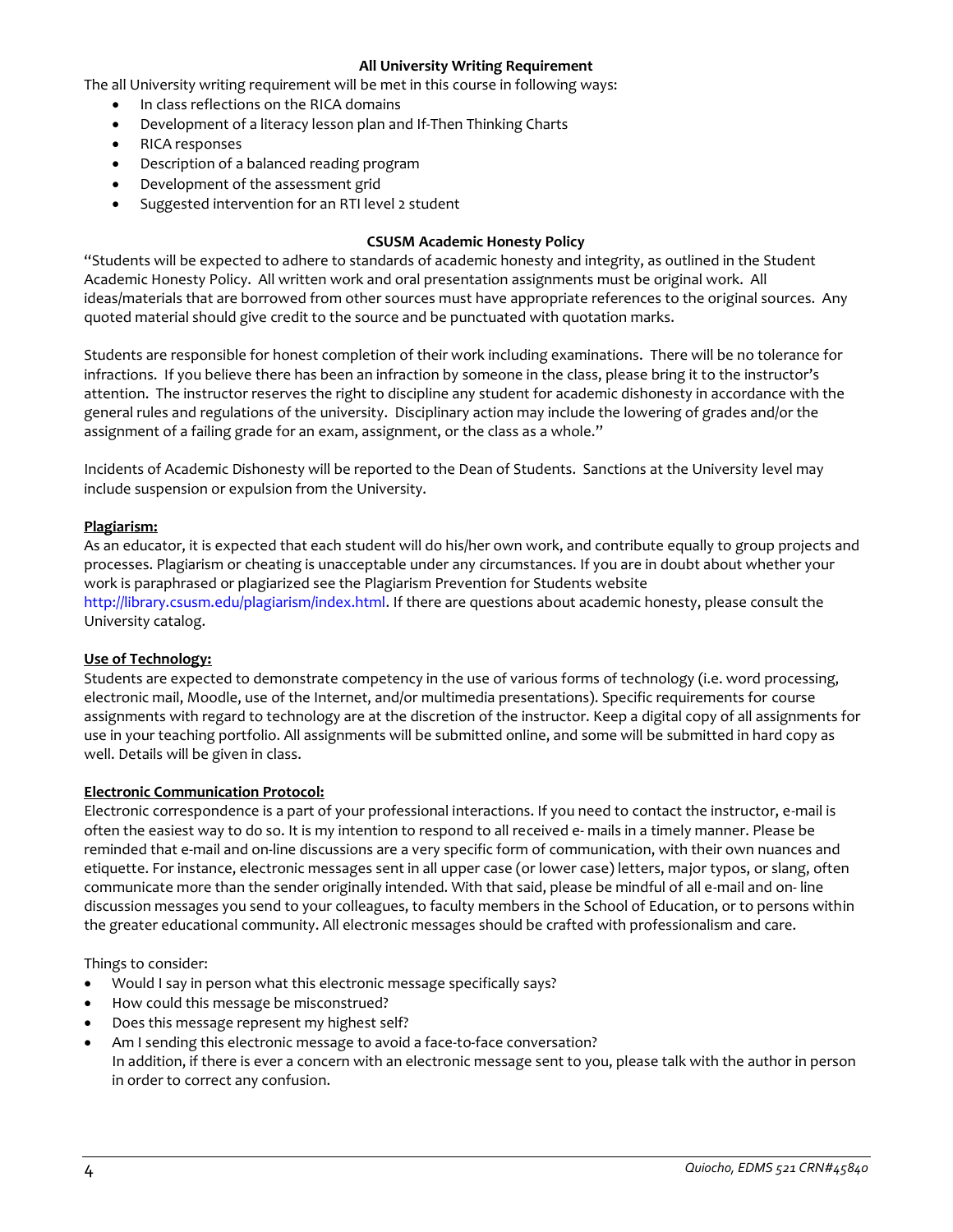### **Course Requirements**

Course Requirements are:

- Literacy lesson plans based on assessment and analysis of assessment data and developed with If-Then Thinking charts.
- Assessment grid that identifies the domain of RICA and how to assess each domain in at least three different ways.
- In class design of a balanced reading programs based on the Common Core Standards.
- Suggested intervention for an RTI level 2 student
- Active participation on-task participation as measured by observations.

## **Grading Standards**

There are four projects due in this course. Grades are based on the four projects and your active participation in class.

| 4. | Intervention plan developed for an RTI Level 2 student:                             | $= 20$            |
|----|-------------------------------------------------------------------------------------|-------------------|
| 3. | In-class grade level design of a balanced reading program:                          | $= 10$            |
|    | suggestions for use of assessments as evidenced in your If-Then Thinking Charts.    | $= 20$            |
| 2. | Assessment grid that identifies a variety of assessments of RICA domains along with |                   |
|    | Three literacy lesson plans developed from If-Then Thinking Charts:                 | 10 pts ea. $= 30$ |

**Total 100 Points**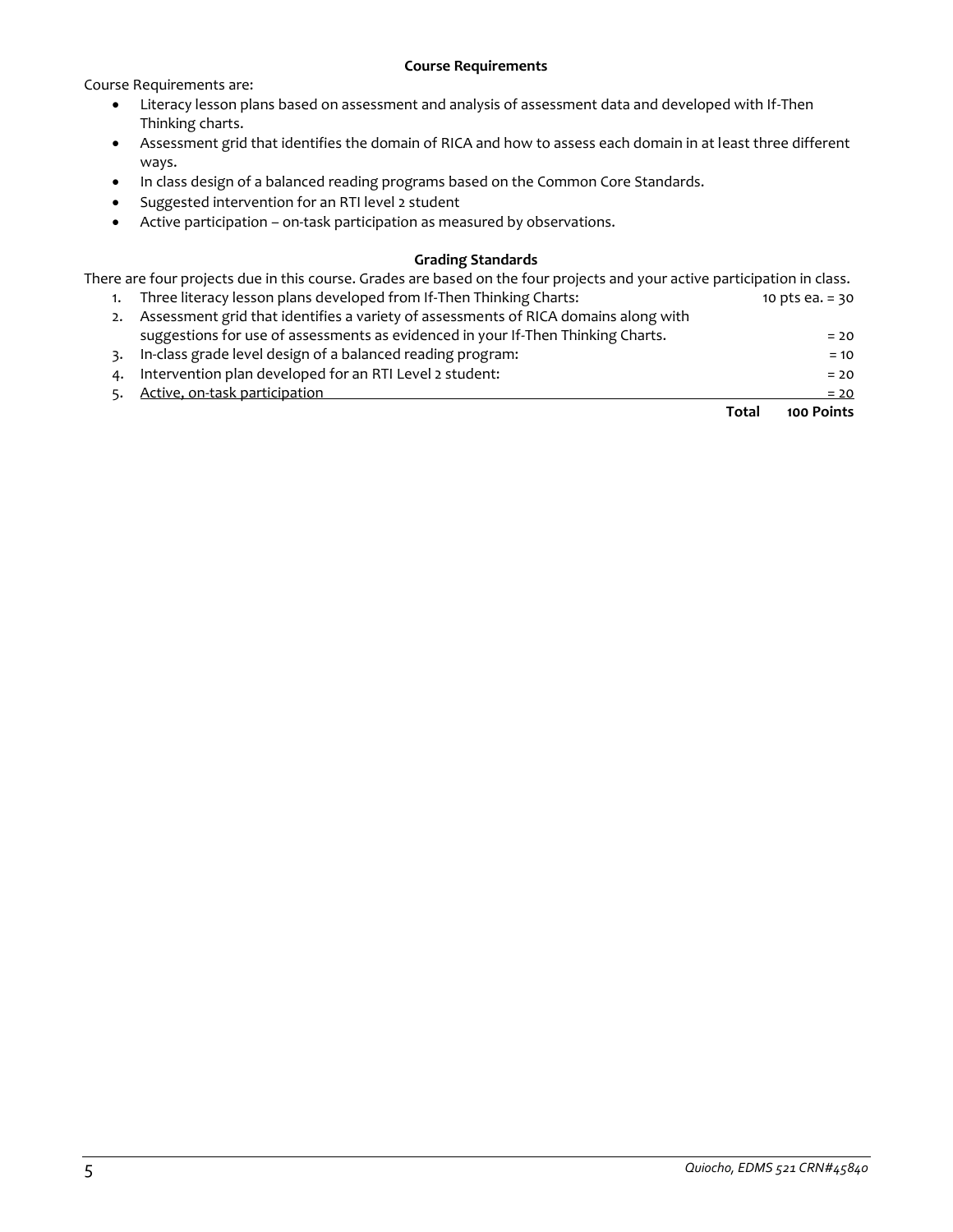# **Course Schedule**

| This schedule can be modified at the discretion of the instructor based on the needs of the students in the course. |  |
|---------------------------------------------------------------------------------------------------------------------|--|
|---------------------------------------------------------------------------------------------------------------------|--|

| Date                     | <b>Topic</b>                                                                                 | Assignment (if any)                                                                      |  |
|--------------------------|----------------------------------------------------------------------------------------------|------------------------------------------------------------------------------------------|--|
| Session 1                | Session 1                                                                                    | Becoming Teachers of Reading: Read assigned                                              |  |
| August 30                | Introduction to the Common Core                                                              | sections of Chapter 1 in Reutzel & Cooter in class.                                      |  |
|                          | Authentic Assessment: The basis for all<br>instruction                                       |                                                                                          |  |
|                          | What is assessment? Talking circle                                                           |                                                                                          |  |
|                          | How do I feel when I know I am being<br>assessed? (Assigned Partner) - (Opposite<br>Partner) |                                                                                          |  |
|                          | Looking at Student Work: (Assigned Partner) -<br>(Opposite Partner) - Consensus              |                                                                                          |  |
|                          | Types of Assessment: Begin the assessment grid                                               |                                                                                          |  |
|                          | Feedback on the process                                                                      |                                                                                          |  |
| Session 2<br>September 6 | Language Development: Guest Speaker, Dr. Lori<br>Heisler, Ph.D., SLP                         | Chapter 2 in Reutzel & Cooter. Have this chapter read<br>by the second class session.    |  |
|                          | What is it?                                                                                  |                                                                                          |  |
|                          | How do you assess it?                                                                        |                                                                                          |  |
|                          | How do you teach it?                                                                         |                                                                                          |  |
|                          | How do you practice it?                                                                      |                                                                                          |  |
|                          | How do you master it?                                                                        |                                                                                          |  |
|                          | How is it related to common core?                                                            |                                                                                          |  |
|                          | Assessment: Add to the assessment grid                                                       |                                                                                          |  |
| Session 3                | <b>Word Analysis</b>                                                                         | Chapter 3 in Reutzel & Cooter. Have this chapter                                         |  |
| September 13             | What is it?                                                                                  | read by the third class session.                                                         |  |
|                          | How do you assess it?                                                                        |                                                                                          |  |
|                          | How do you teach it?                                                                         | Work in class on If-Then Thinking Charts. Submit on<br>Cougar courses for feedback only. |  |
|                          | How do you practice it?                                                                      |                                                                                          |  |
|                          | How do you master and apply the<br>generalizations?                                          |                                                                                          |  |
|                          | How is it related to common core?                                                            |                                                                                          |  |
|                          | Assessment                                                                                   |                                                                                          |  |
|                          | Continue work on assessment discussions and<br>work by looking at student work               |                                                                                          |  |
| Session 4                | <b>Word Analysis</b><br>Assessment<br>Continue discussions and work on assessment by         | Chapter 4 in Reutzel & Cooter. Read by beginning of<br>class.                            |  |
| September 20             |                                                                                              |                                                                                          |  |
|                          |                                                                                              | Revise If-Then Thinking Charts                                                           |  |
| looking at student work  |                                                                                              | Begin Assessment Grid on phonology, word analysis,<br>vocabulary, fluency.               |  |
|                          |                                                                                              |                                                                                          |  |